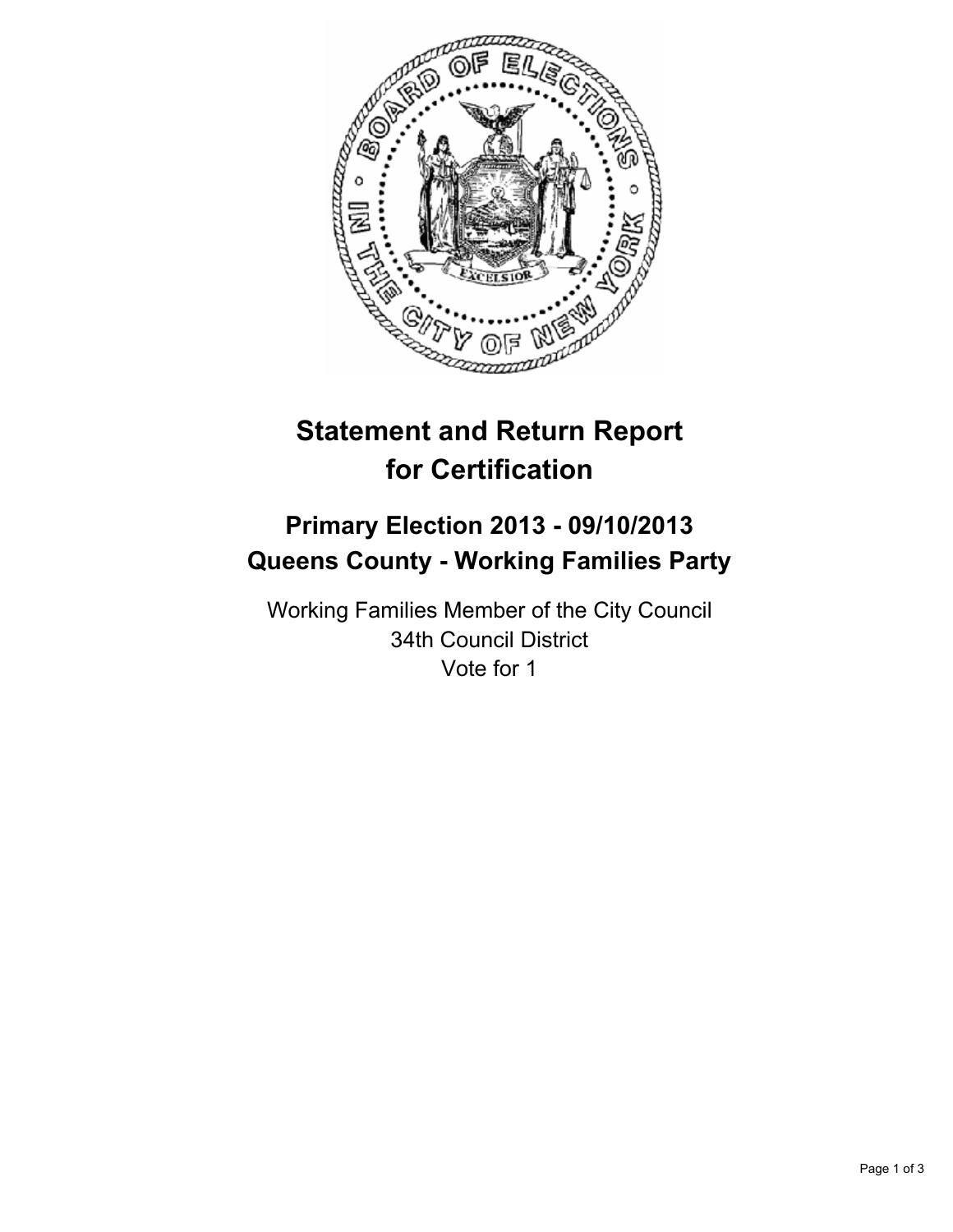

### **Assembly District 37**

| <b>Total Votes</b>         |   |
|----------------------------|---|
| ANTONIO REYNOSO (WRITE-IN) |   |
| AFFIDAVIT                  | 0 |
| SPECIAL PRESIDENTIAL       | 0 |
| FFDFRAL                    | 0 |
| ABSENTEE/MILITARY          | 0 |
| <b>EMERGENCY</b>           |   |

#### **Assembly District 38**

| <b>EMERGENCY</b>     |  |
|----------------------|--|
| ABSENTEE/MILITARY    |  |
| FEDERAL              |  |
| SPECIAL PRESIDENTIAL |  |
| AFFIDAVIT            |  |